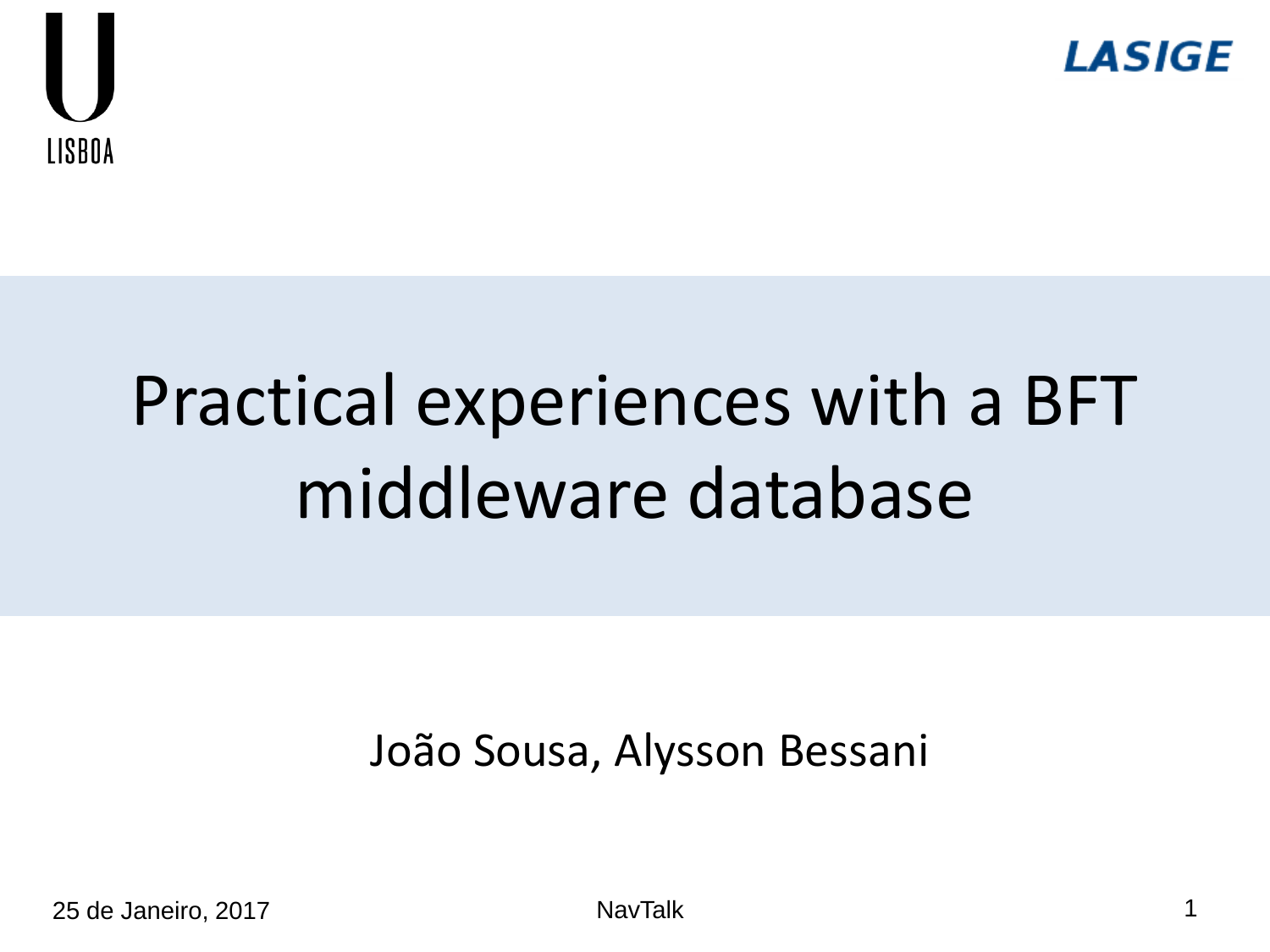

### **Outline**



- Implementation
- Evaluation (local and wide- area)
- Conclusion

*LASIGE*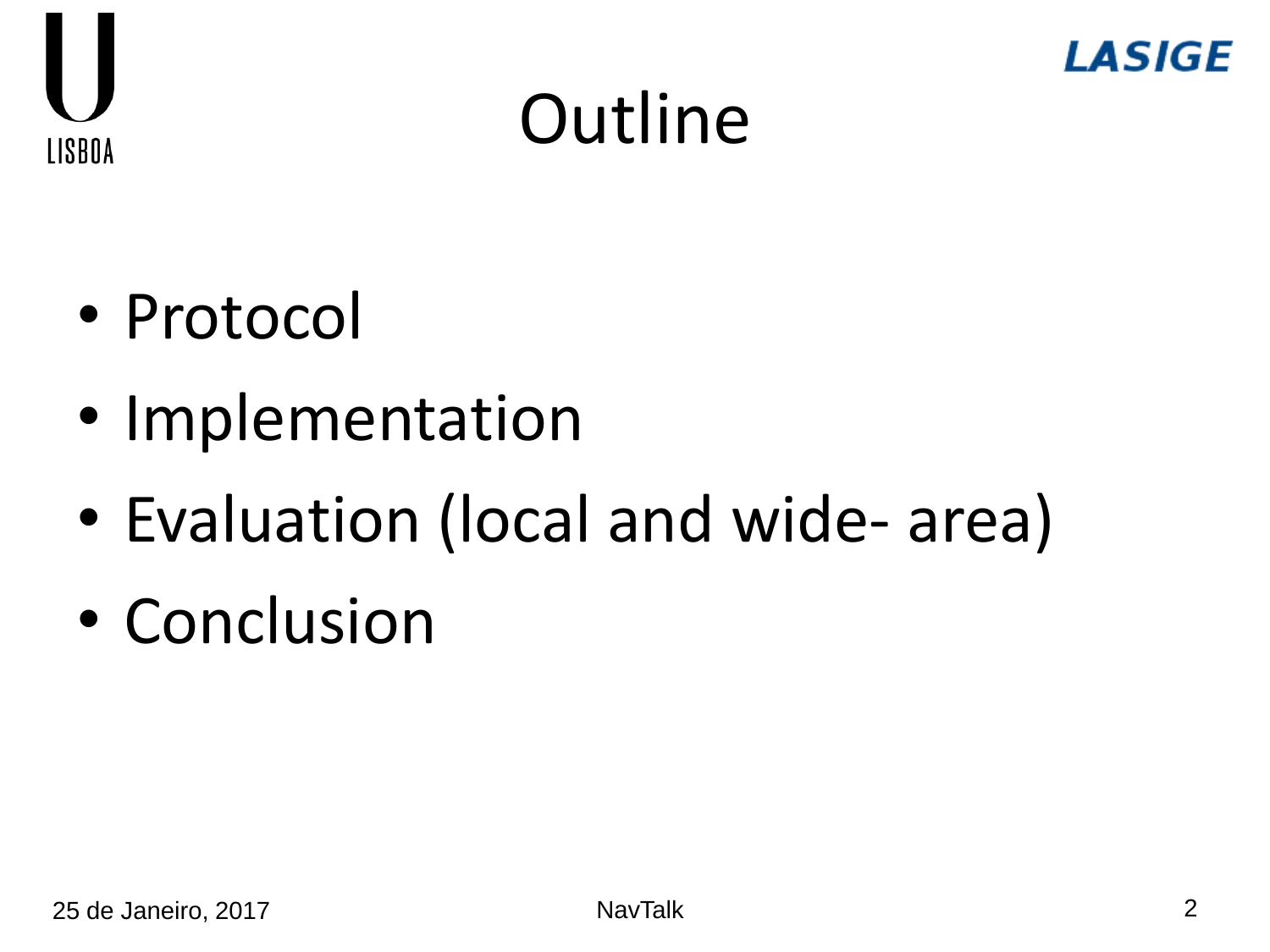

# LISBOA

# Replication

- Sharing information to ensure consistency between redundant resources
- Data/computations are propagated to a set of hosts known as **replicas**
- Purposes:
	- Improve performance;
	- Enforce availability;
	- Provide **fault-tolerance**.
- Two replication approaches: passive and **active**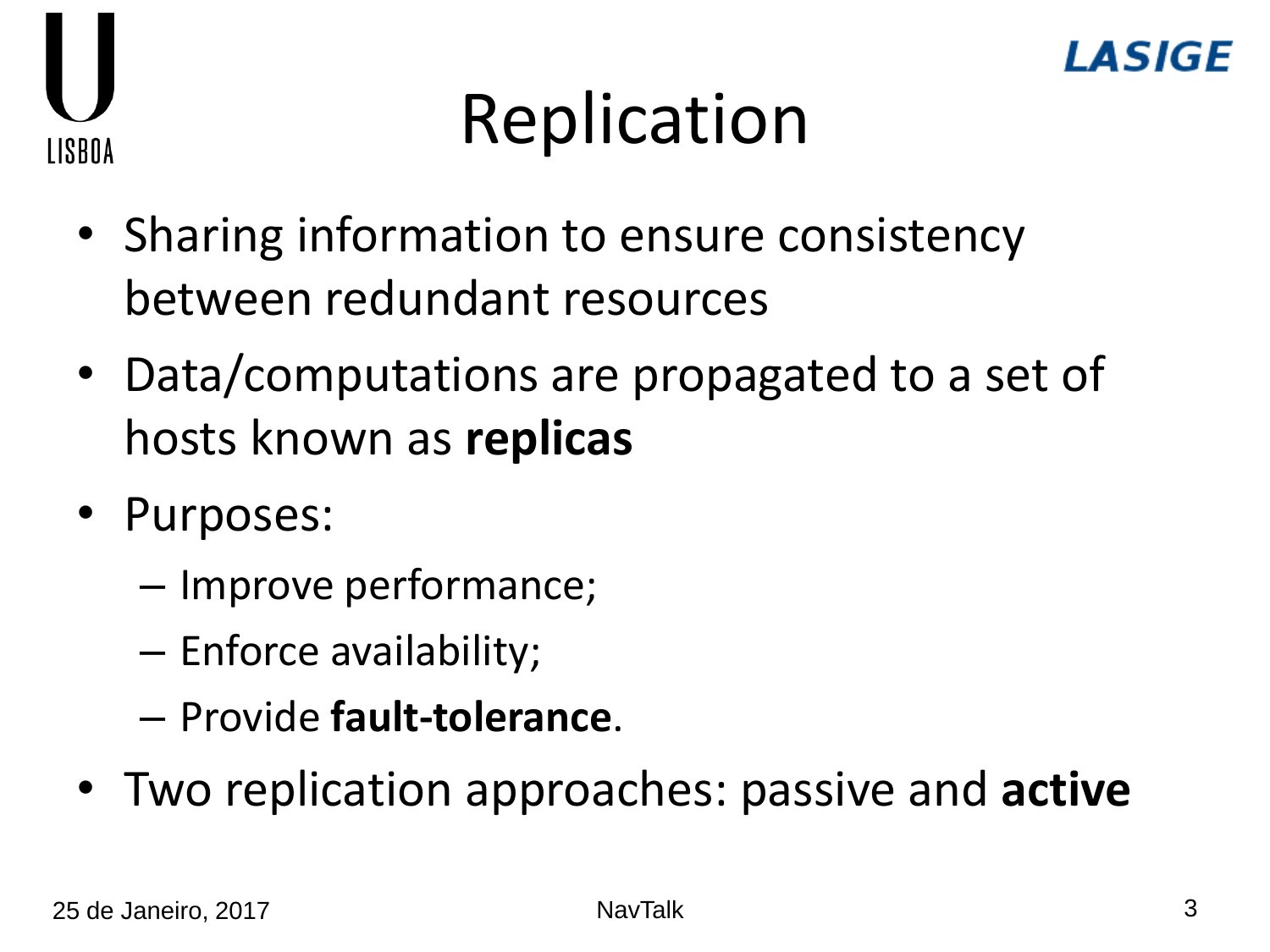

# Byzantium (EuroSys'11)

- Middleware for transactional replicated databases
- Descentralized and concurrent transaction execution
- Tolerates Byzantine faults
- Supports *off-the-shelf* Database management systems (DBMS)
- Requires total order broadcast primitive – Original paper uses PBFT (OSDI'99)
- Provides *snapshot isolation* semantics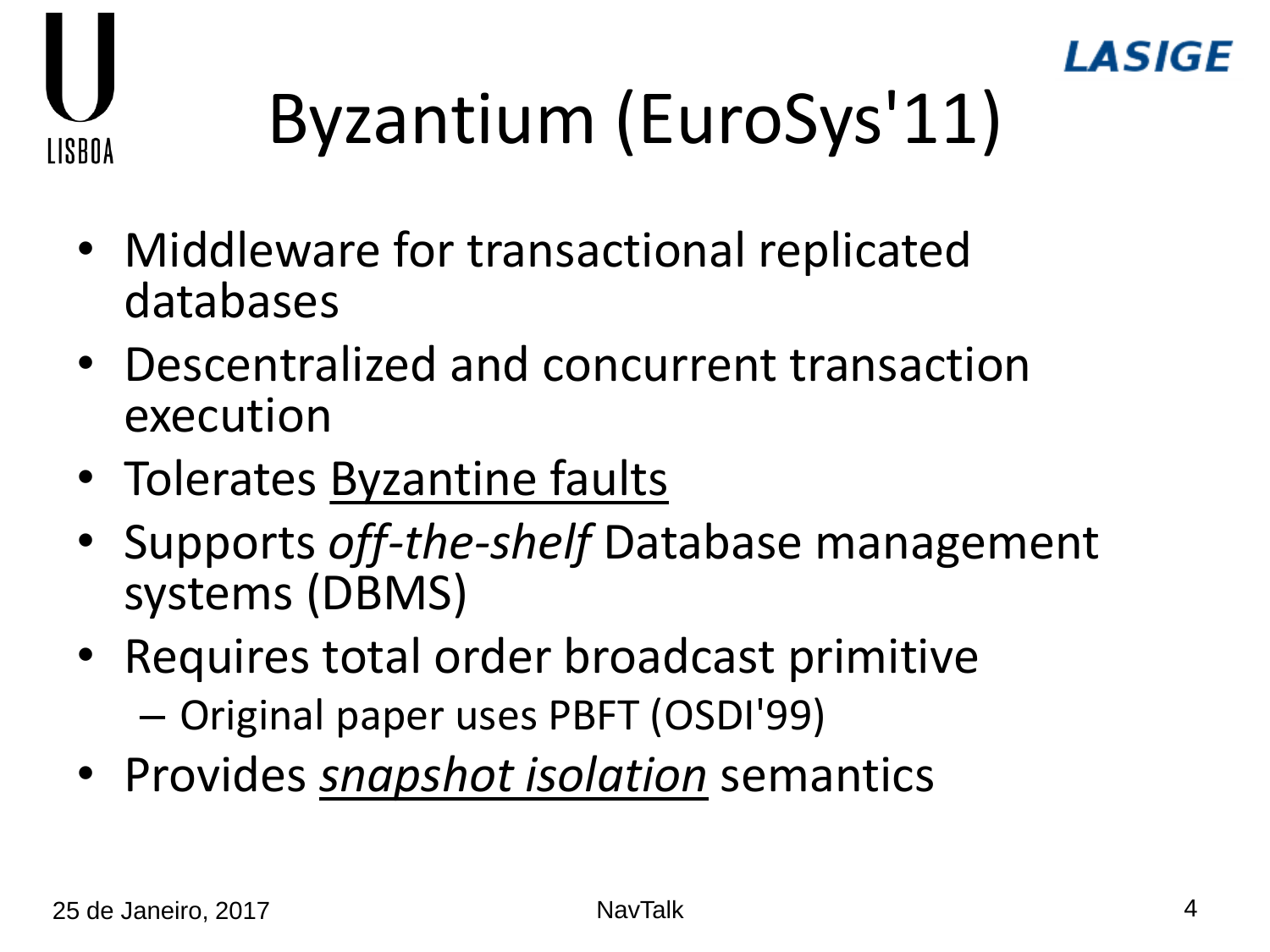#### **LASIGE** Byzantium (single master) **LISBOA**

Comunication steps



Slaves only execute operations at commit time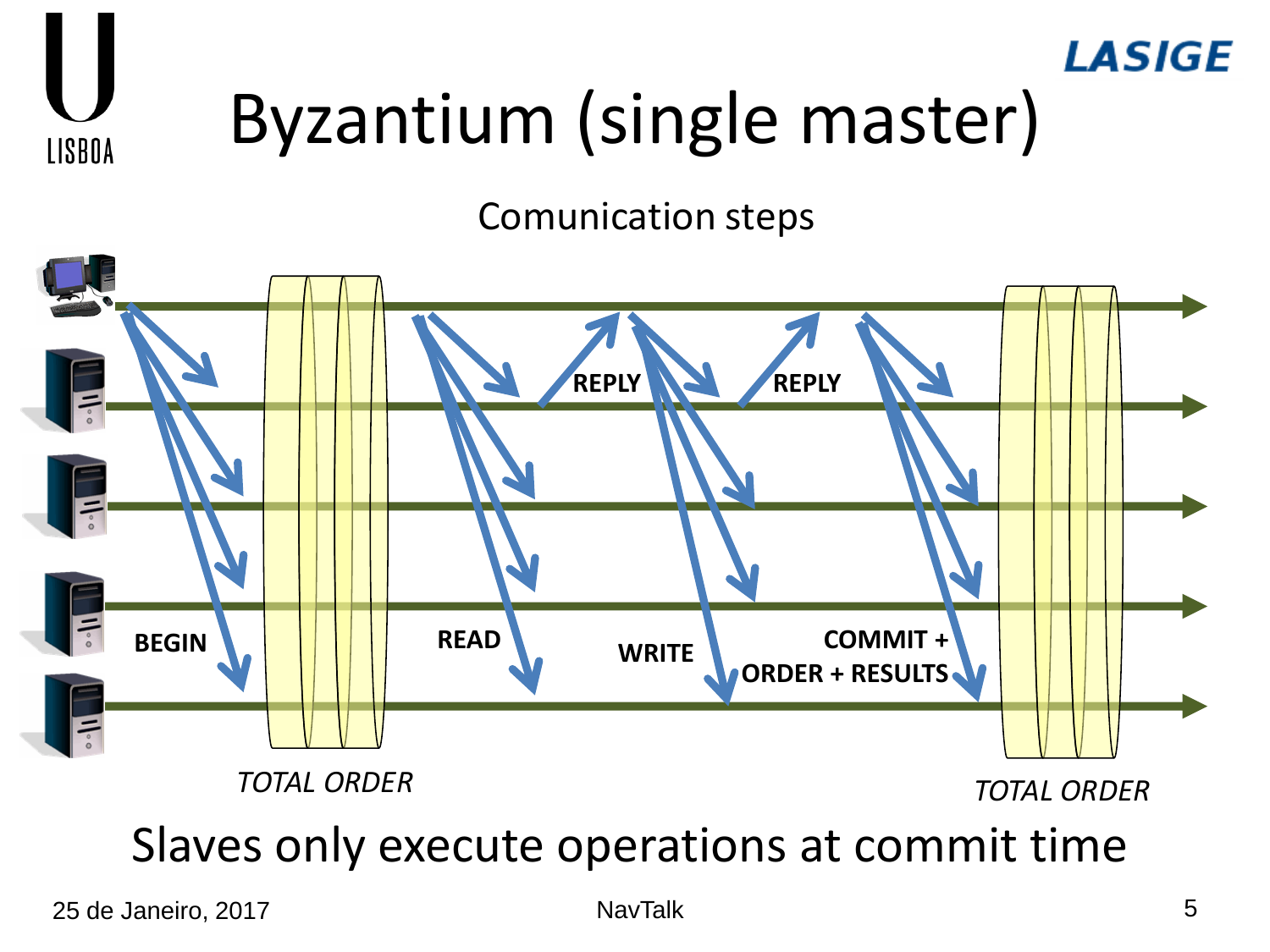



### Byzantium

### The original evaluation was done in a local network. How does it fare on a geo-replicated environment?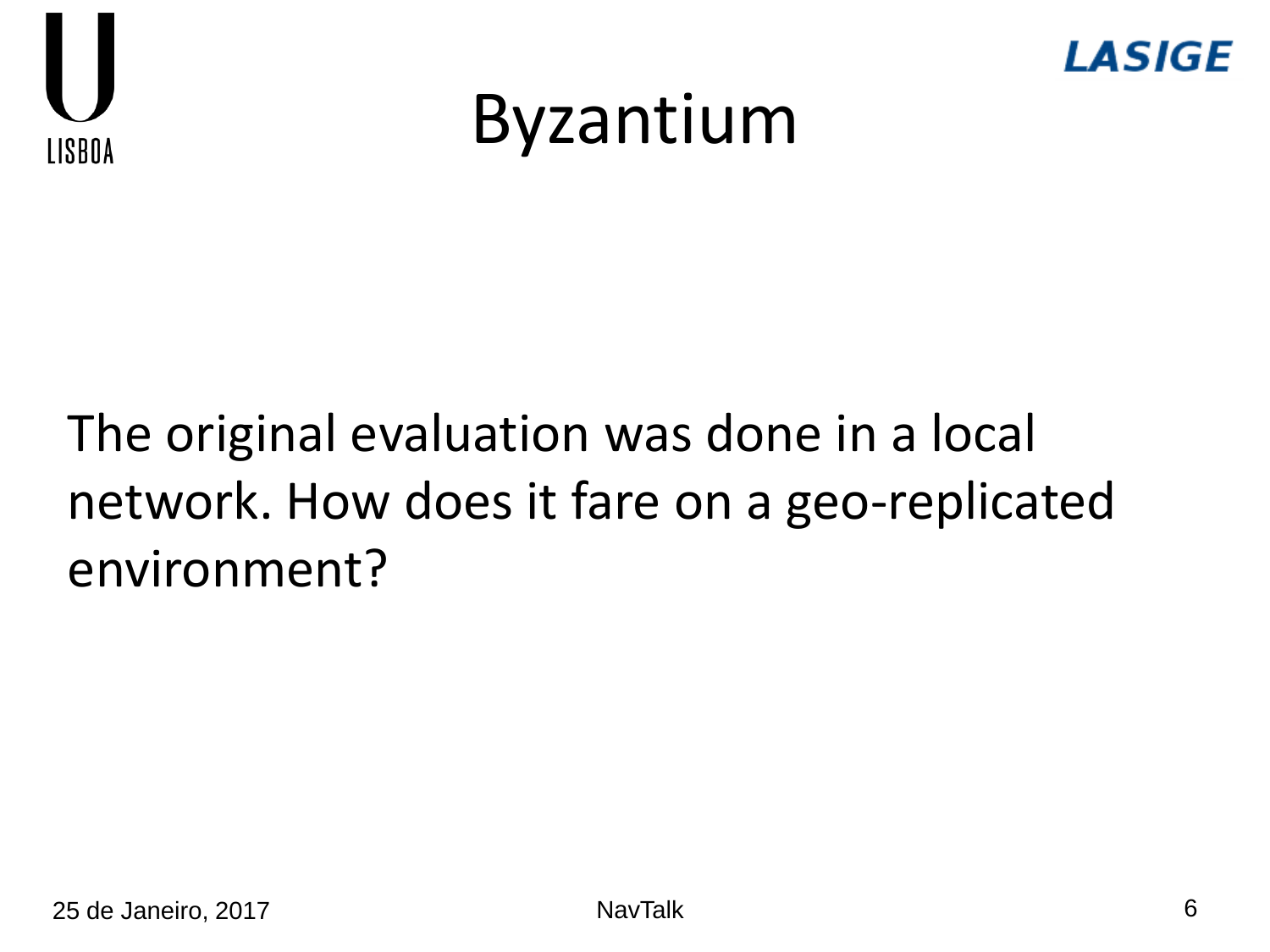

# **SteelDB**

- JDBC driver implemented by Navigators (Tclouds project, Master Thesis of Marcel Santos)
- Simplified version of Byzantium
- Tested with PostgreSQL
- Uses BFT-SMaRt as communication layer
- 2 variants (normal & optimized)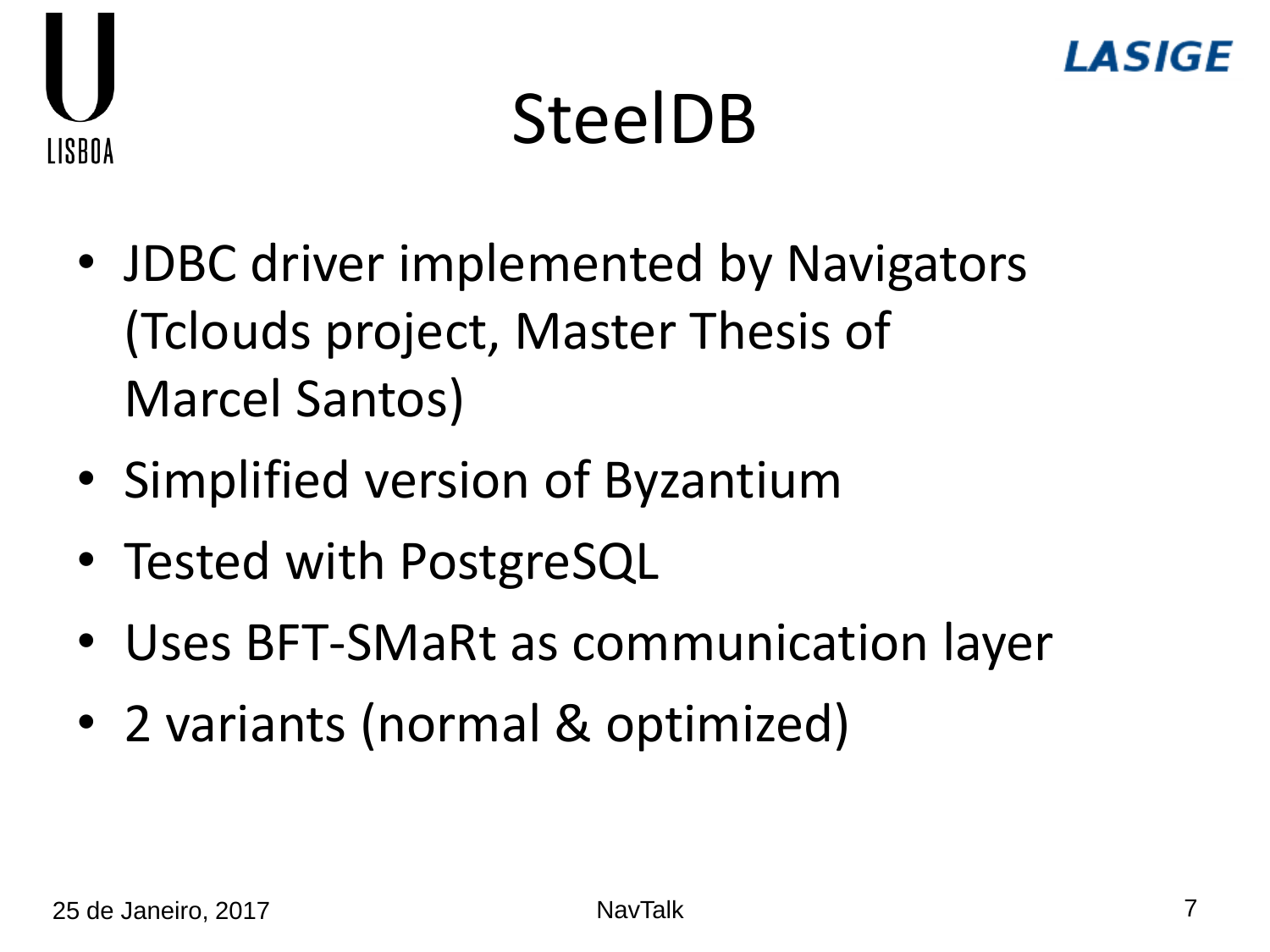



#### Communication steps (normal)



#### Clients only contact slaves at commit time

25 de Janeiro, 2017 NavTalk 8

**LASIGE**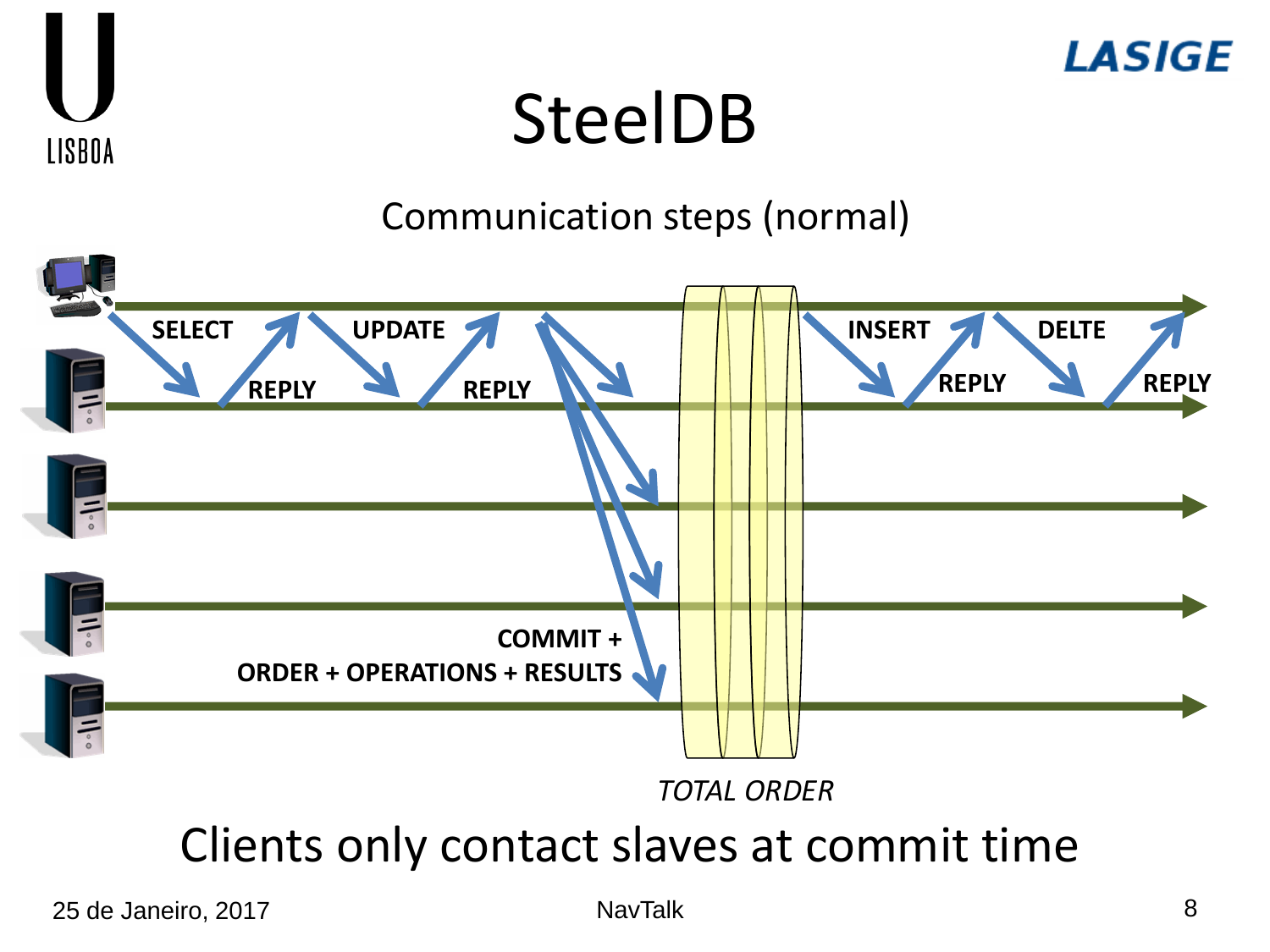



#### Communication steps (optimized)



#### Slaves execute operations speculatively (SOSP'07)

**LASIGE**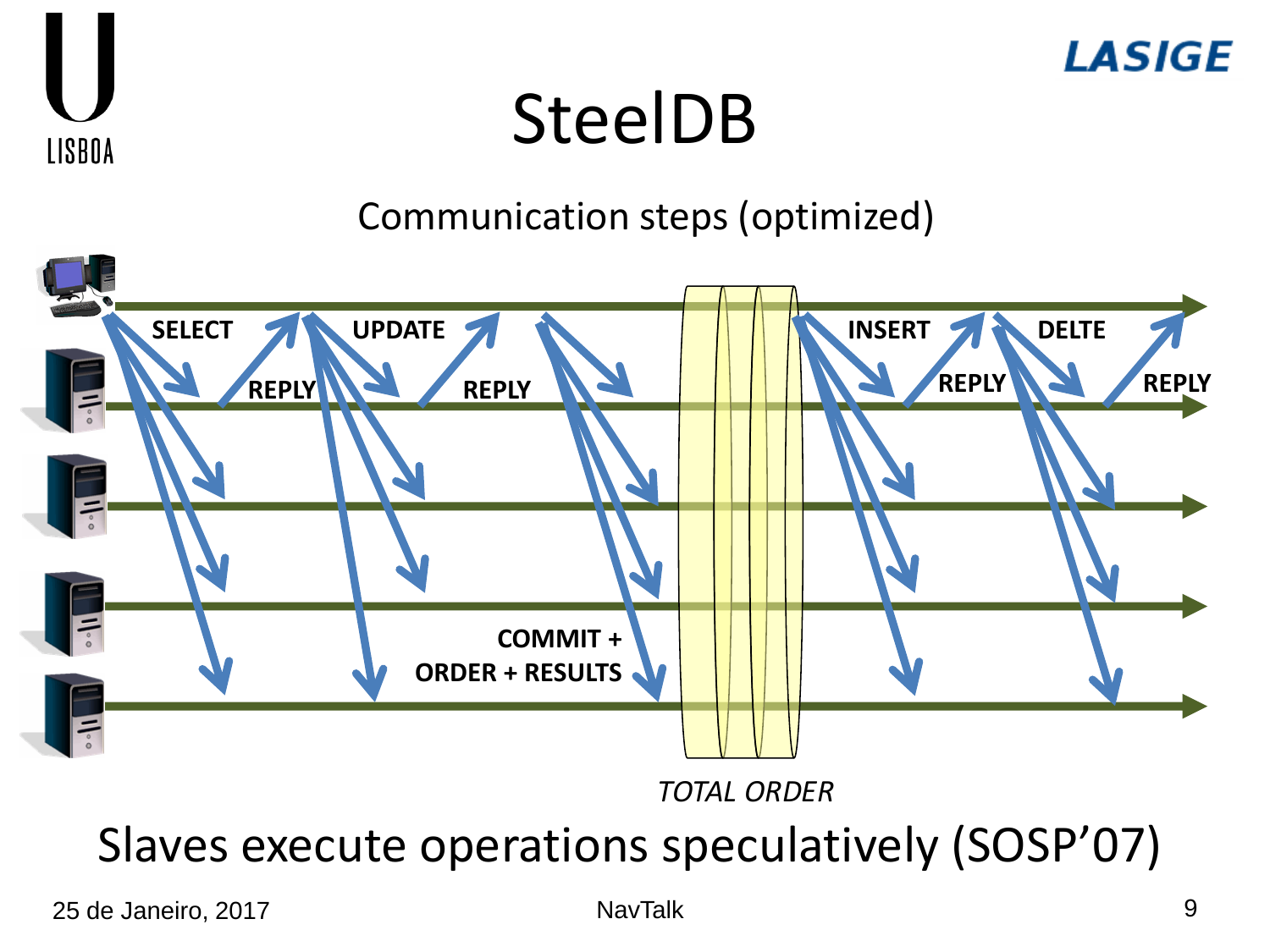

### Architecture

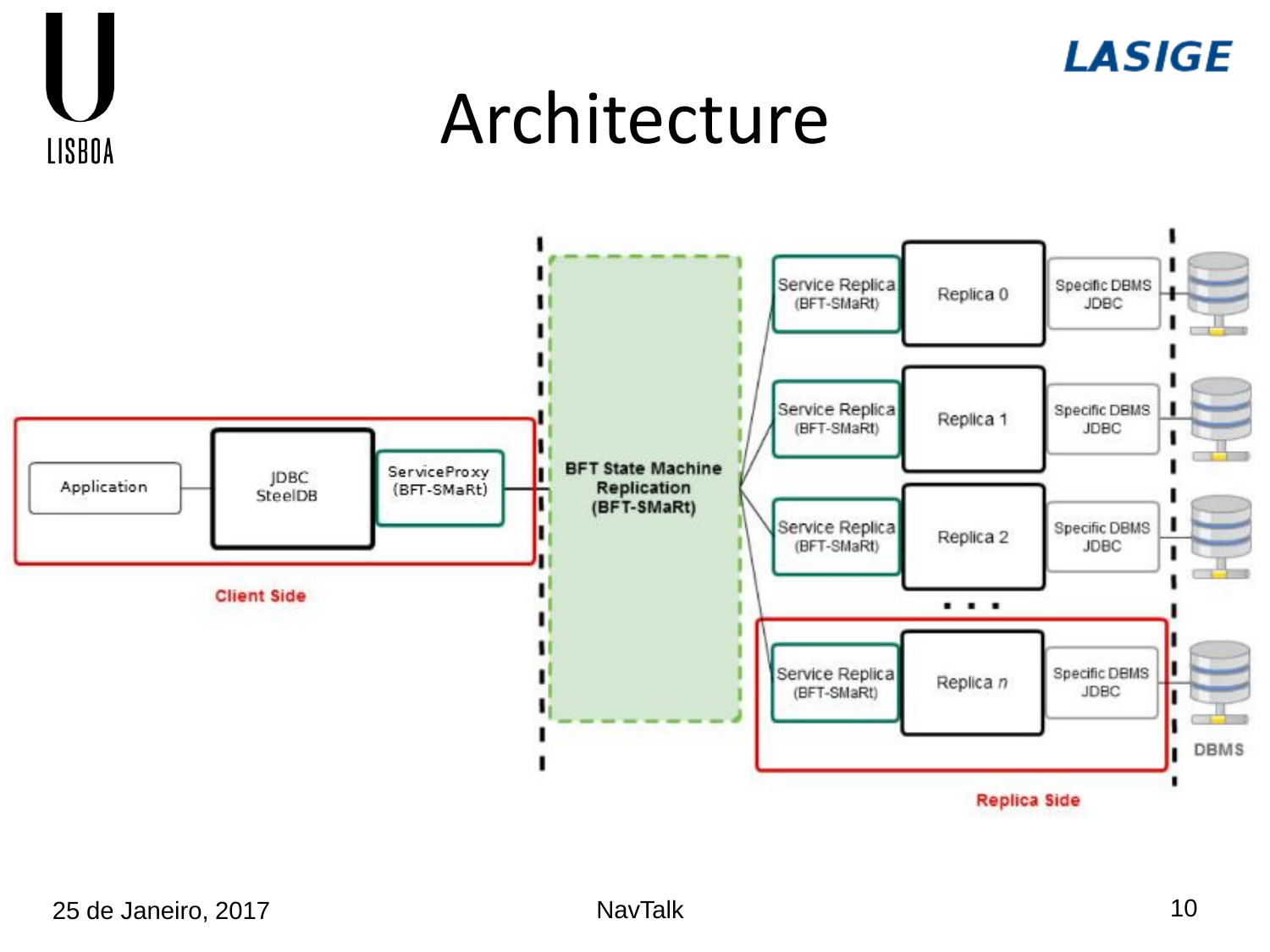

# Total Order Broadcast

- BFT-SMaRt (DSN'14): Standard algorithm
- WHEAT (SRDS'15): BFT-SMaRt optimized for wide-area replication

**TISRNA**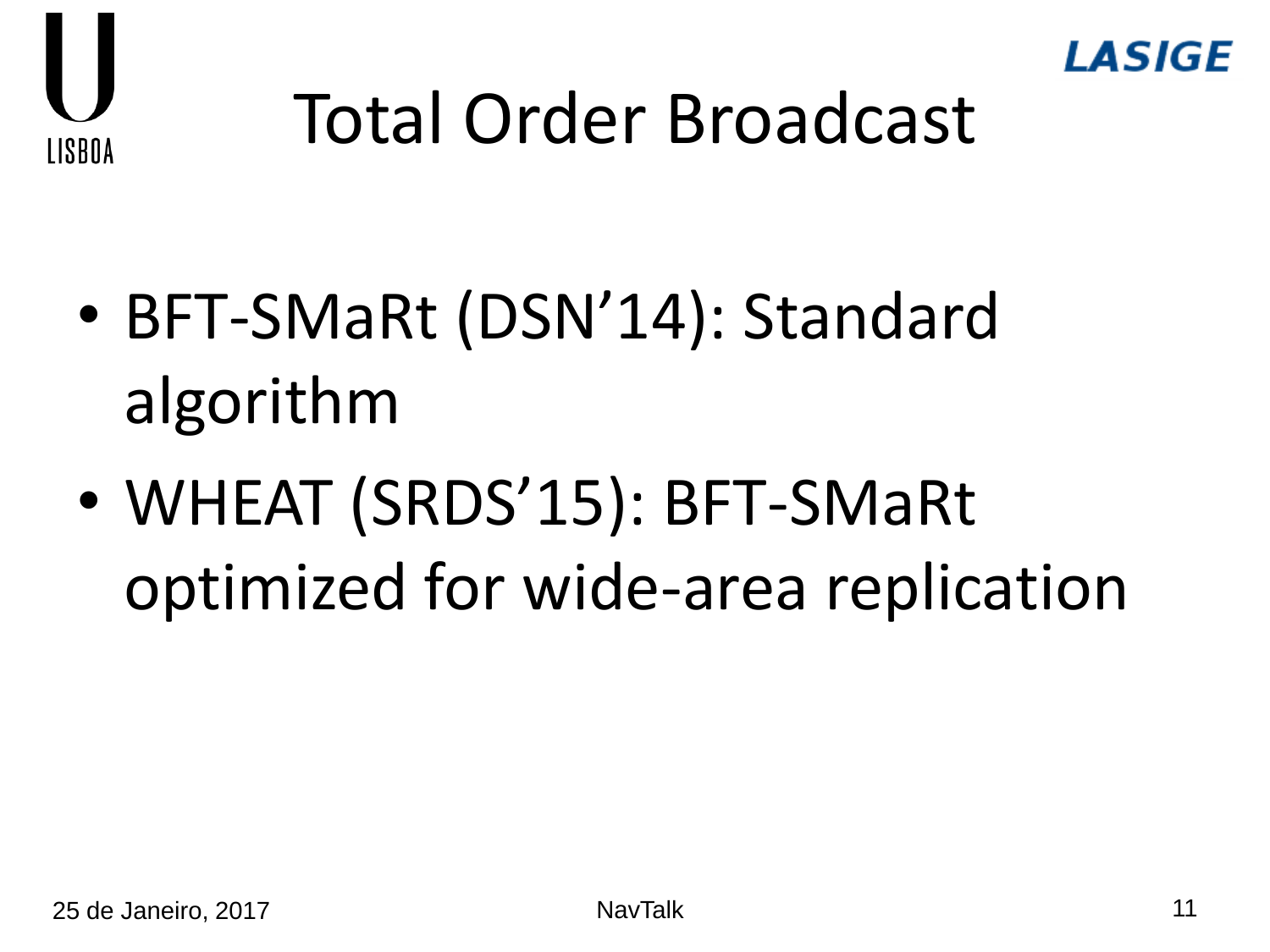



### BFT-SMaRt

#### Communication steps

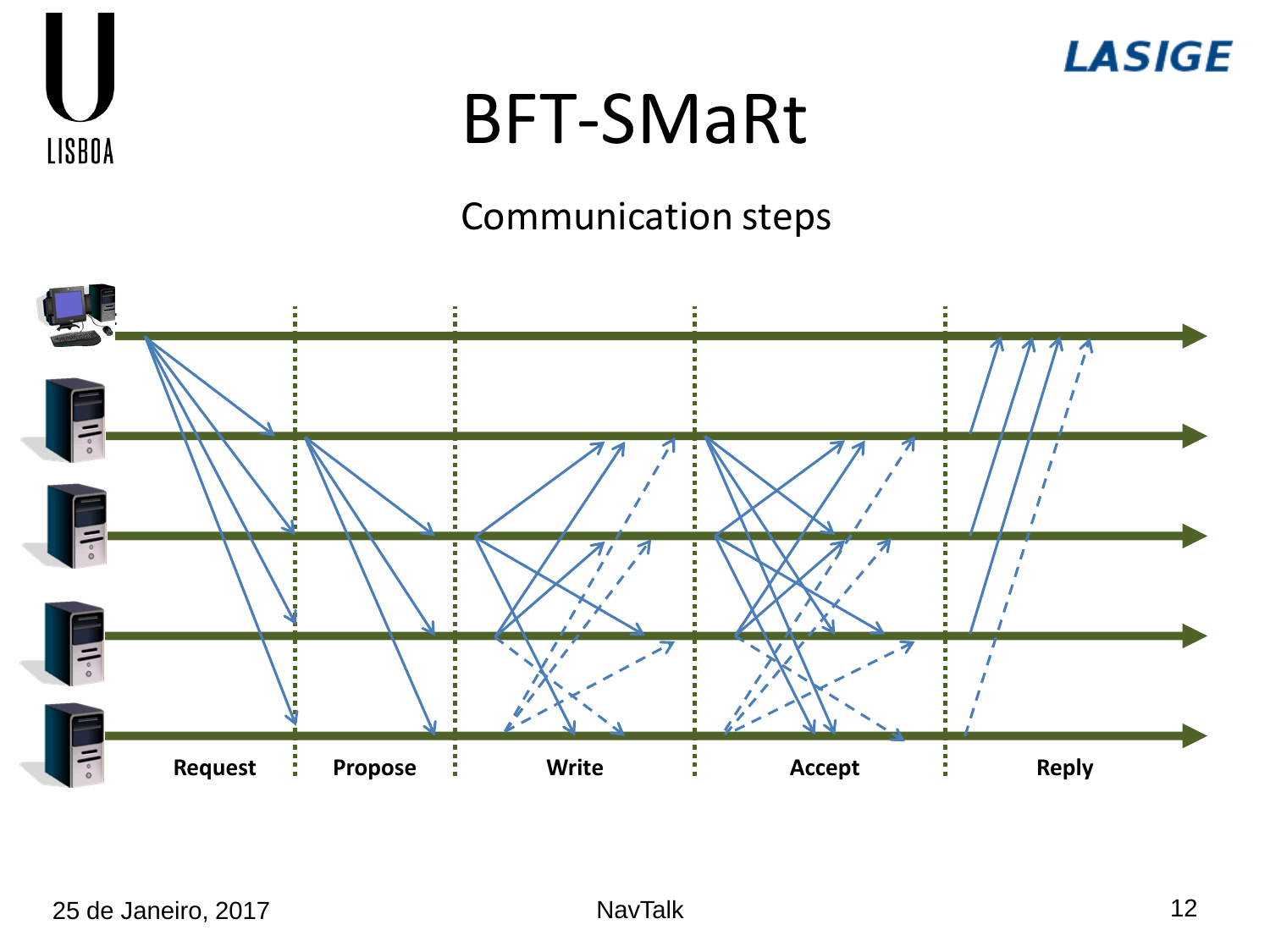



**LASIGE** 

#### Communication steps

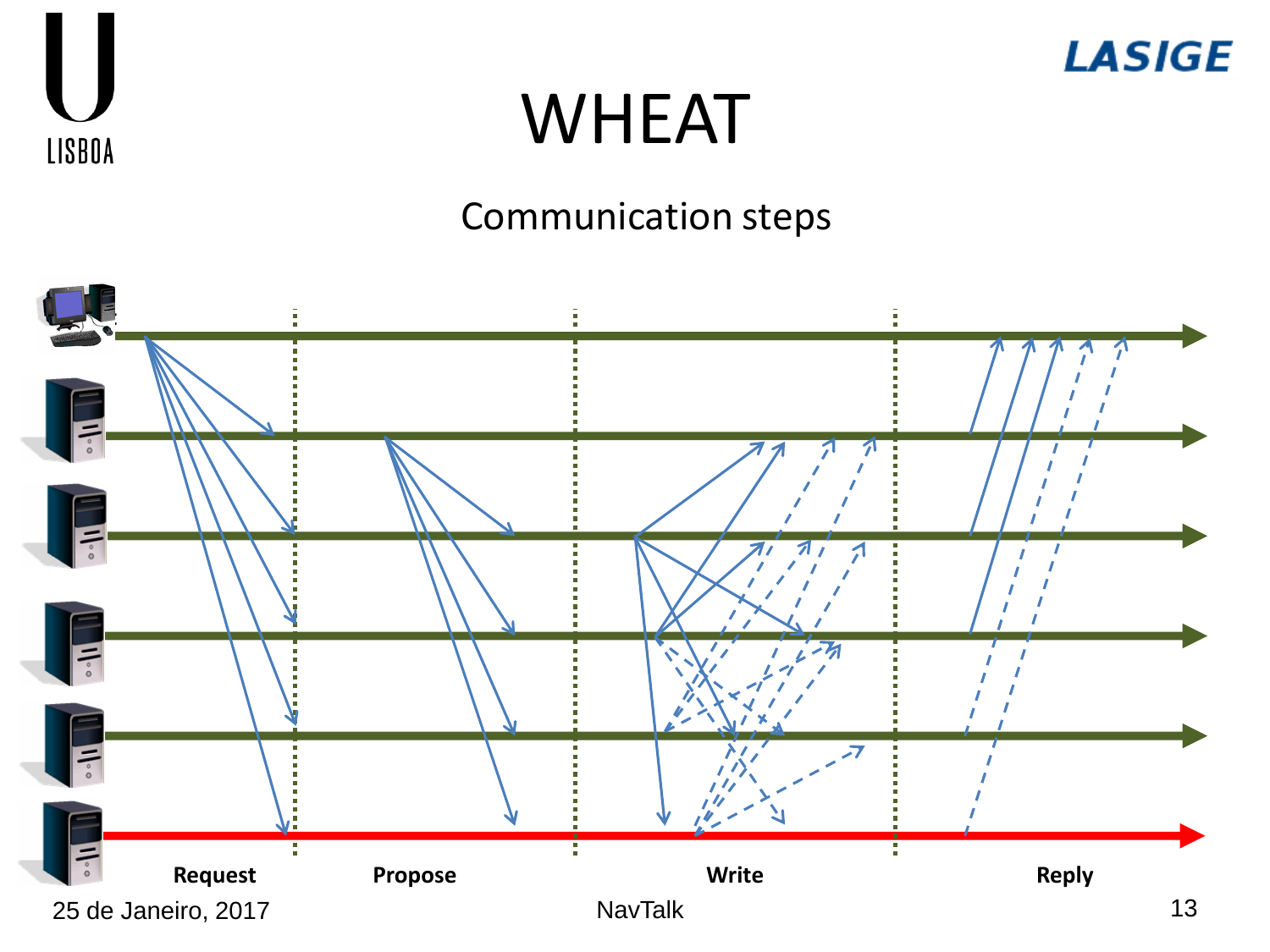

# TPC Benchmark C

- Standard specification to evaluate scalability of OLTP systems
- Simulates a wholesale supplier comprised by multiple warehouses and districts
- Terminals send 5 operation types: New Order, Payment, Delivery, Order Status e Stock Level

LISROA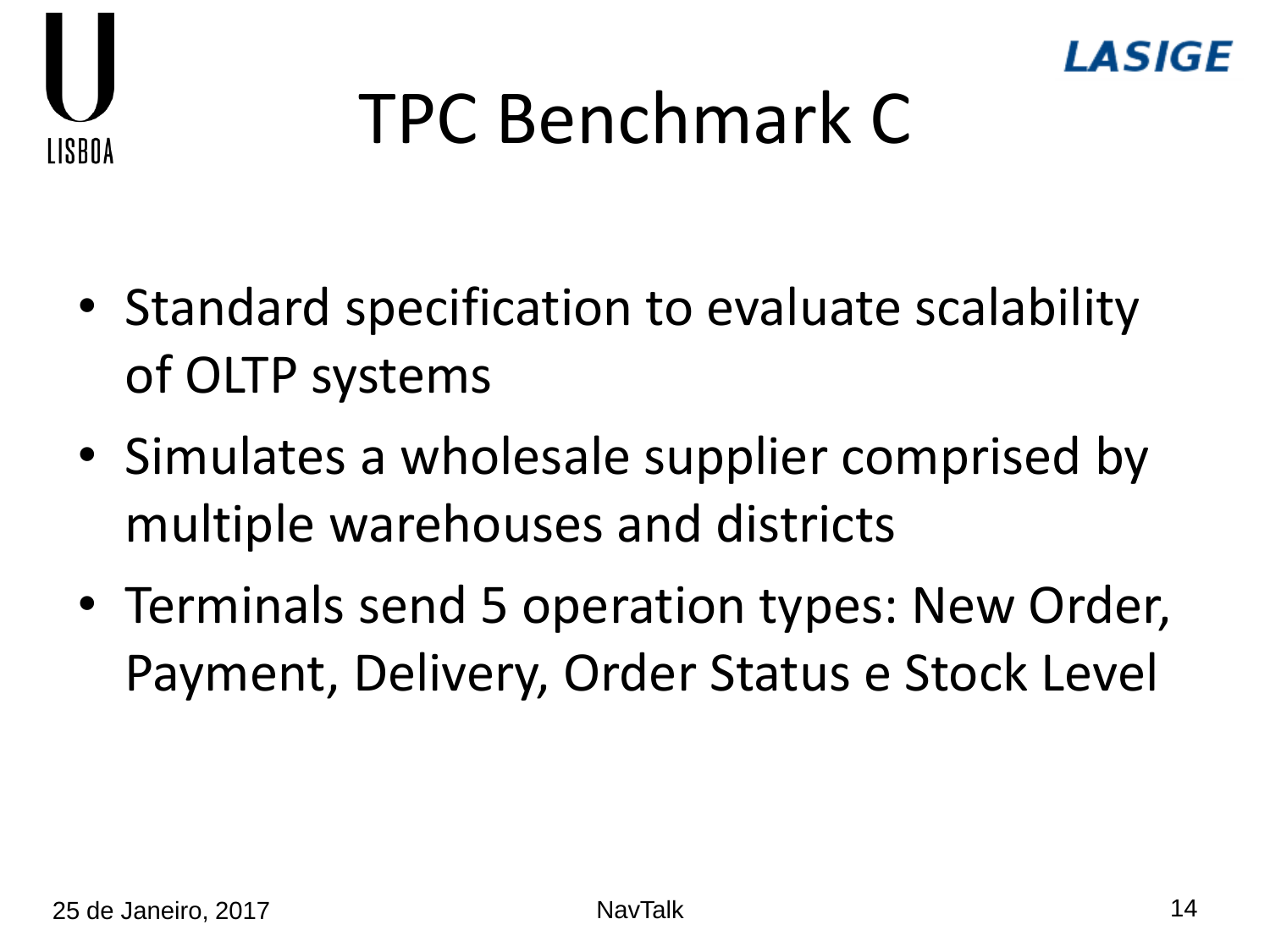



### Personal Experience

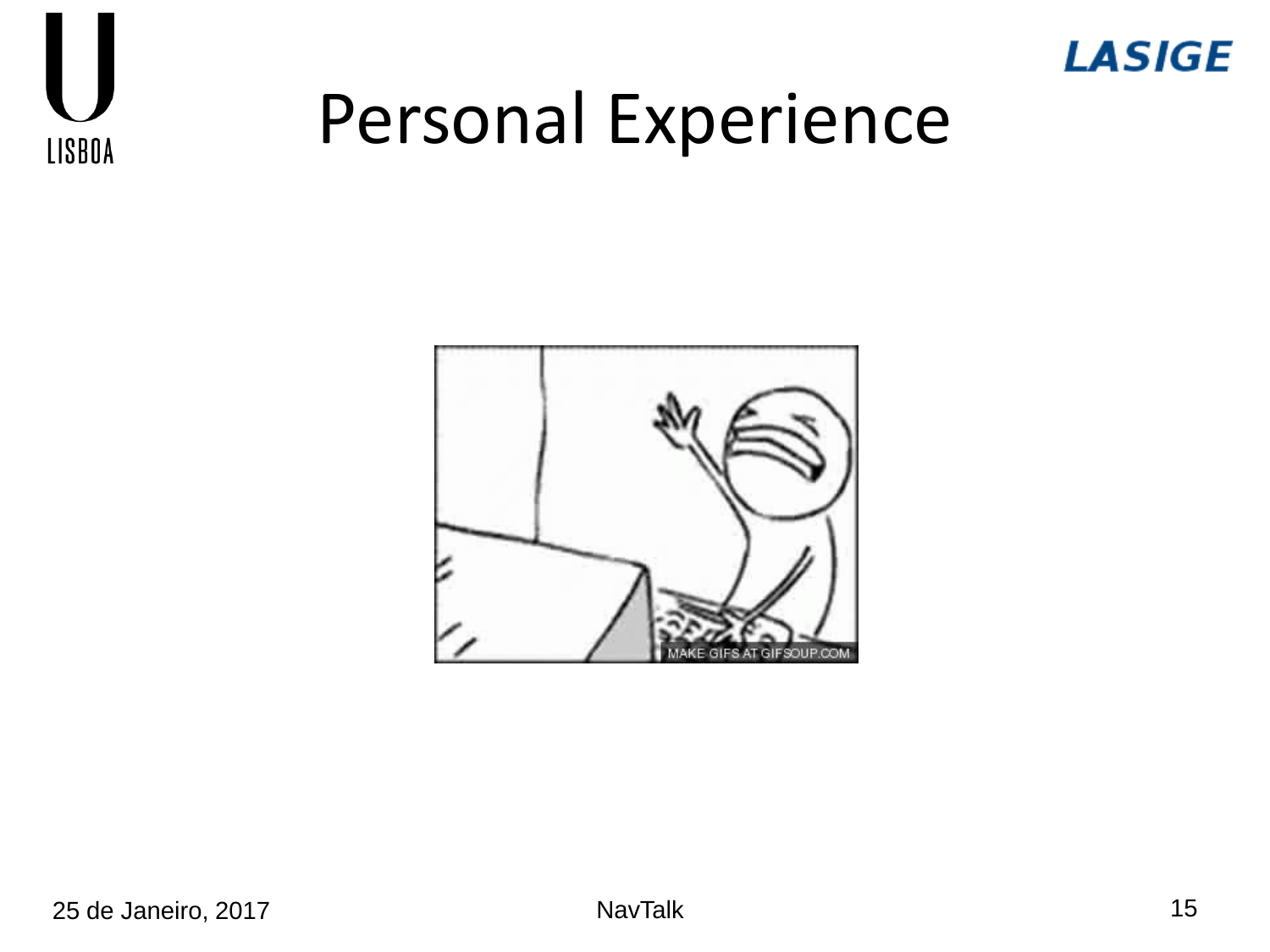

# Evaluation

- 4 (BFT-SMaRt) or 5 (WHEAT) replicas
	- Both tolerating a single failure
- 30 terminals

- Default TPC-C workload with 50 warehouses
	- 45% New Orders
	- 43% Payments
	- 4% Delivery, Order Status & Stock Level (92% of transactions are write-heavy)
- PostgresSQL 9.6, Ubuntu 14.04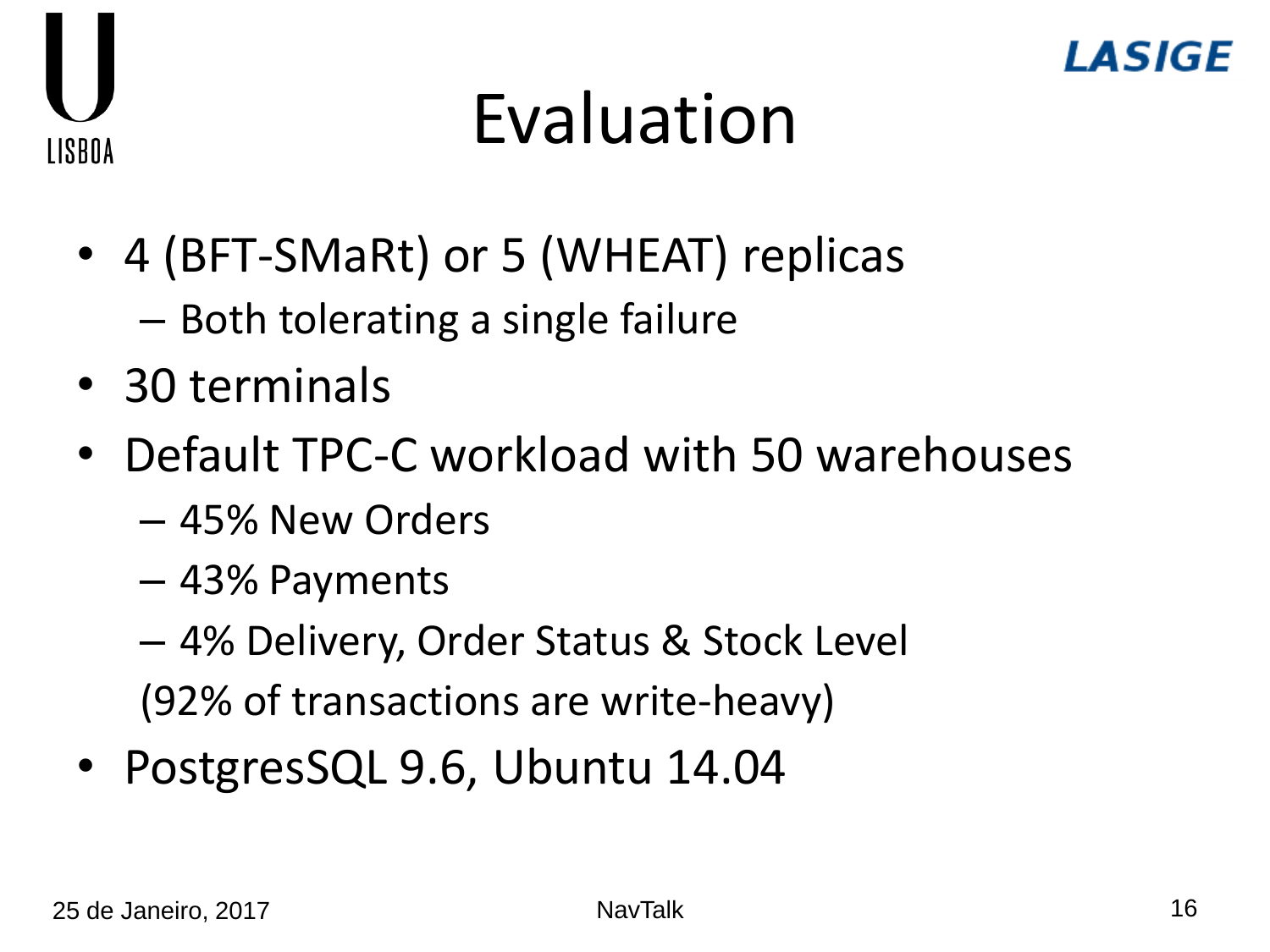

# Evaluation

- Local network: quinta.navigators.di.fc.ul.pt
	- 32 GB memory, 2 quadcores with hyperthreading, magnetic disks
- Geo-distributed network: Amazon EC2 (t2.medium)
	- 4 GB memory, 2 vCPU, SSD disks

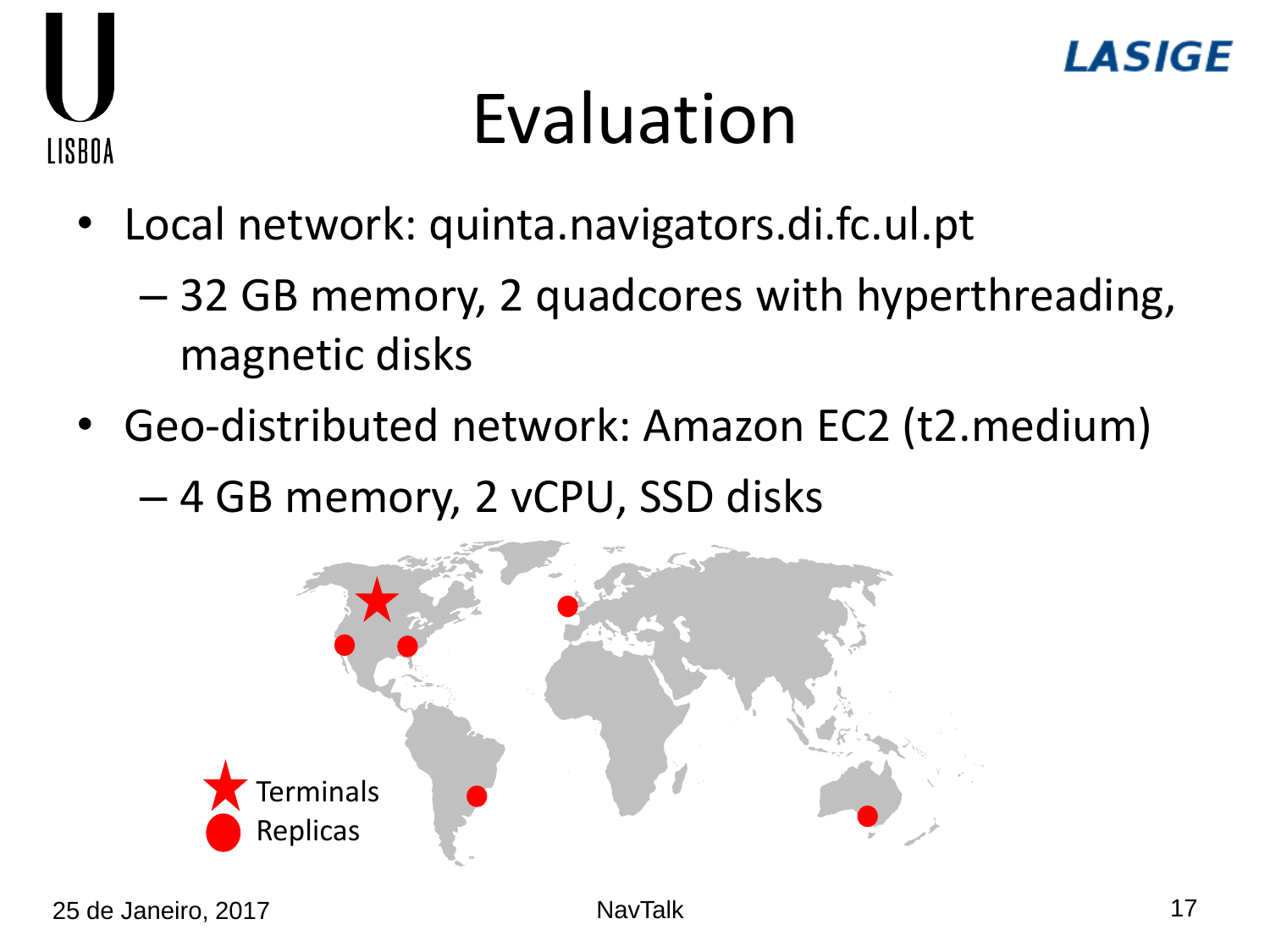

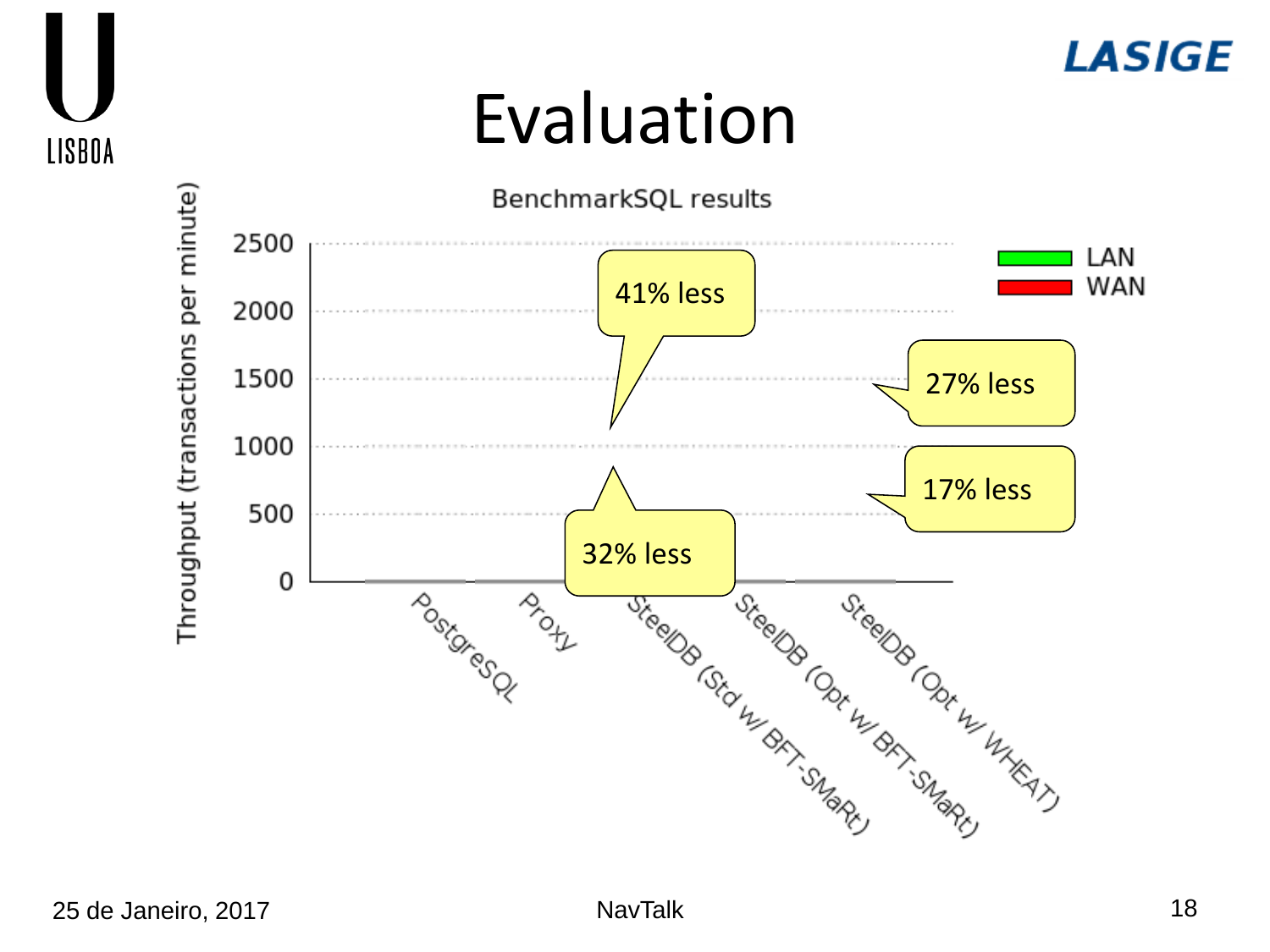

### Evaluation

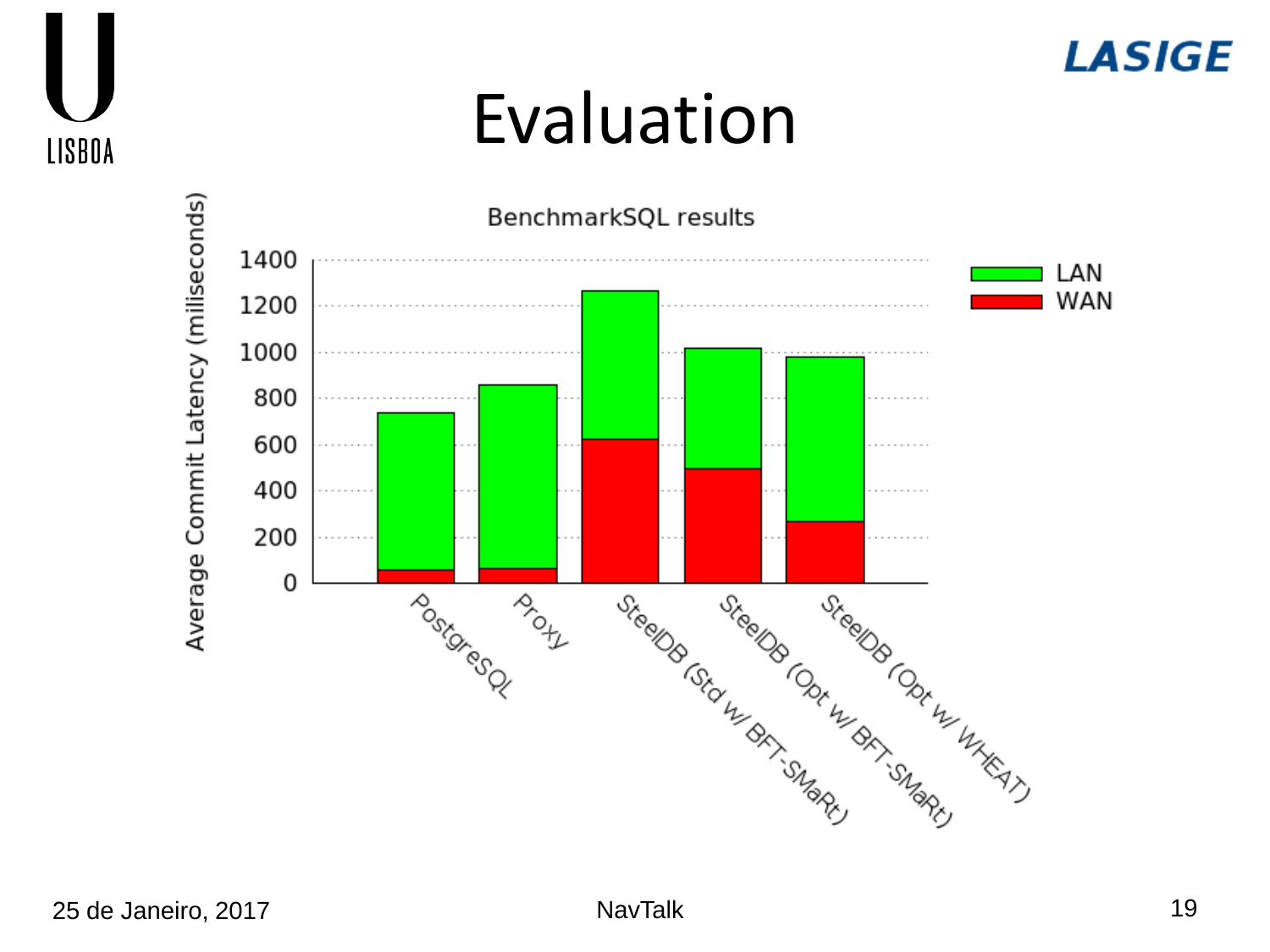# Evaluation

- Commit latency (normal SteelDB w/ BFT-SMaRt):
	- $-$  L<sub>roundtrip</sub> + L<sub>total</sub> order + L<sub>contention</sub> + L<sub>exec\_ops</sub> + L<sub>disk\_write</sub>
- LAN (30 terminals):  $- 2 x$  ~1 ms + ~1000 ms + ~13 ms +  $-33$  ms
- WAN (30 terminals):
	- $-$  ~170 ms + ~410 ms + ~35 ms + ~13 ms +  $\frac{m}{1}$  ms

 $- =$  ~630 ms

- By default, PostgreSQL flushes buffers to disk (fsync)
- Amazon EC2 provides storage on SSD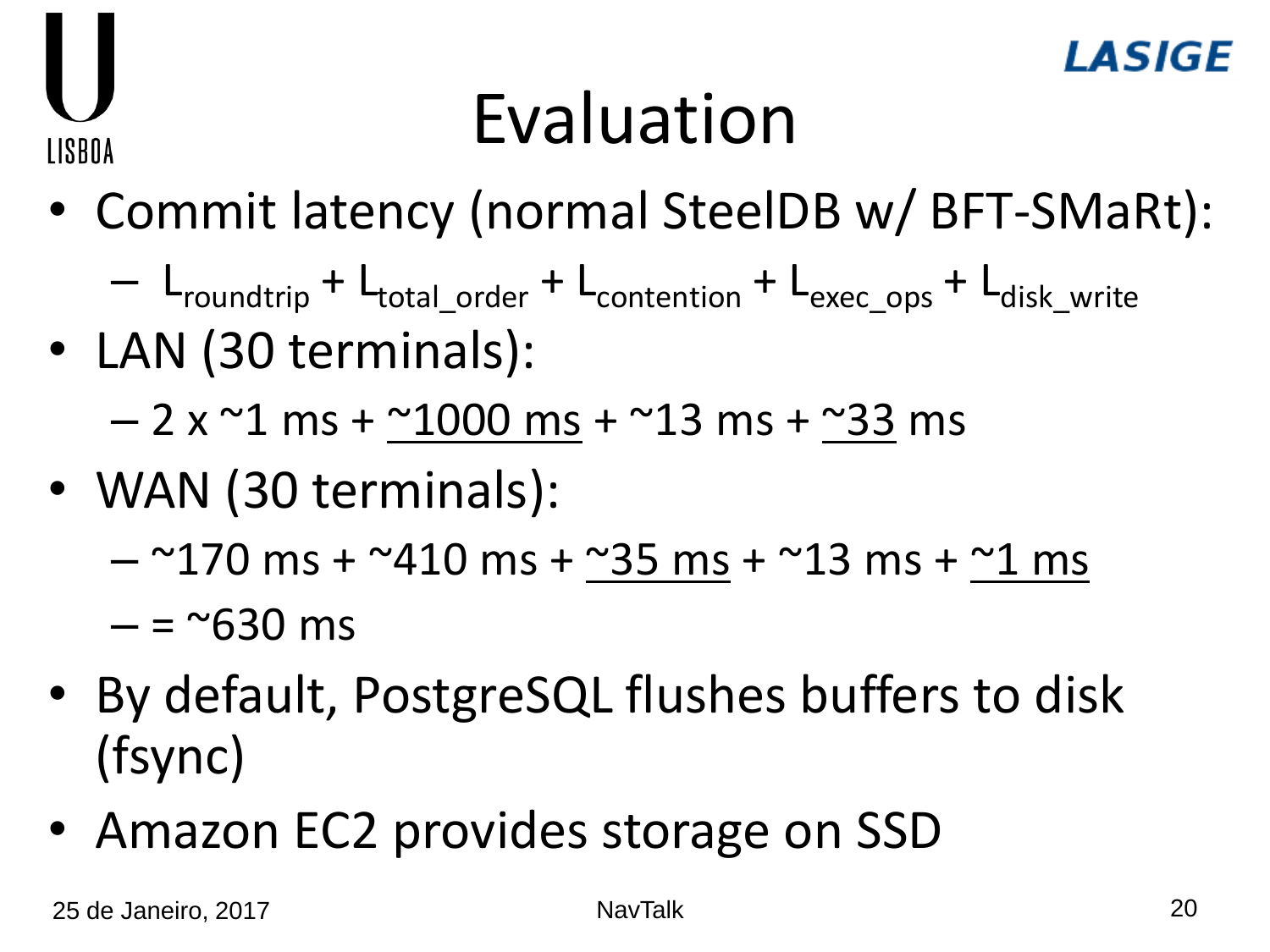



### What if Fsync is turned off in the local network?



**LASIGE**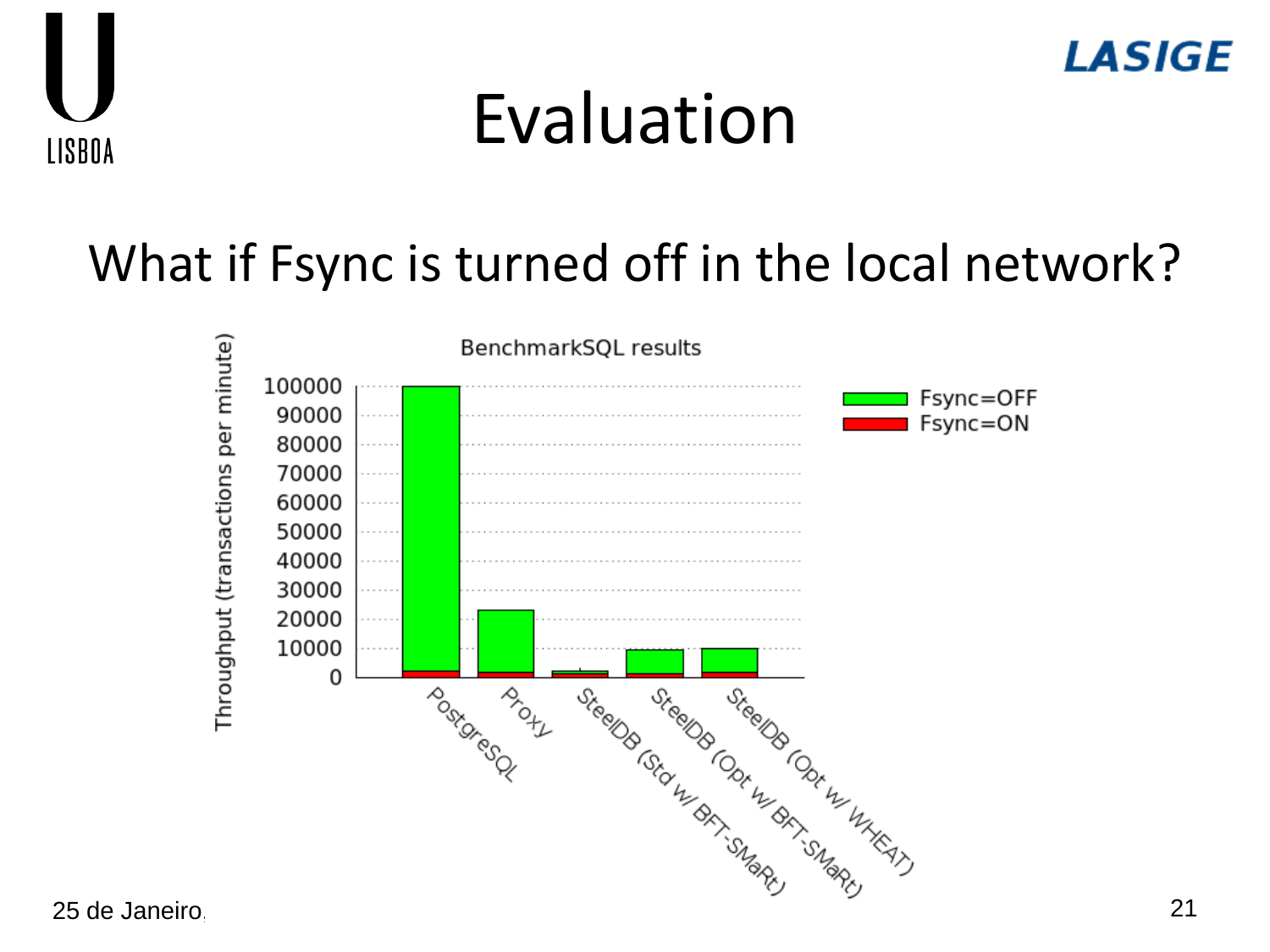

# Is SteelDB worth it?

- A non-replicated database should have Fsync turned on to prevent data loss/corruption
	- PostgreSQL throughput was around 2300 transactions/minute
- SteelDB provides redundancy, so Fsync can be turned off
	- Normal SteelDB throughput was a around 2400 transactions/minute
	- Optimized SteelDB throughput was 8700 transactions/minute

LISROA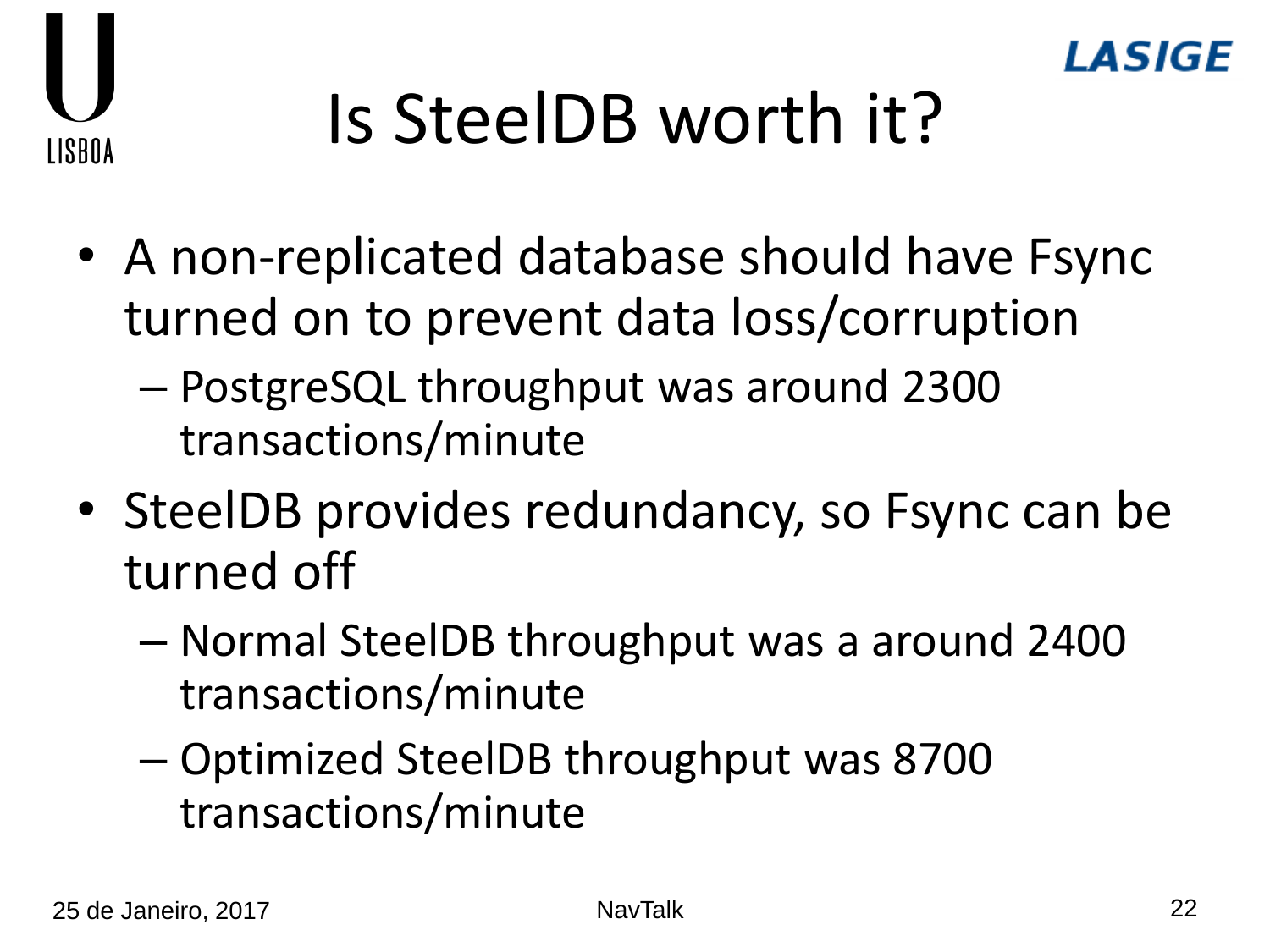

# Conclusions

- Byzantium: database middleware for Byzantine fault tolerance
- SteelDB: our implementation of (part of) Byzantium
- Sound solution both for local and wide-area networks